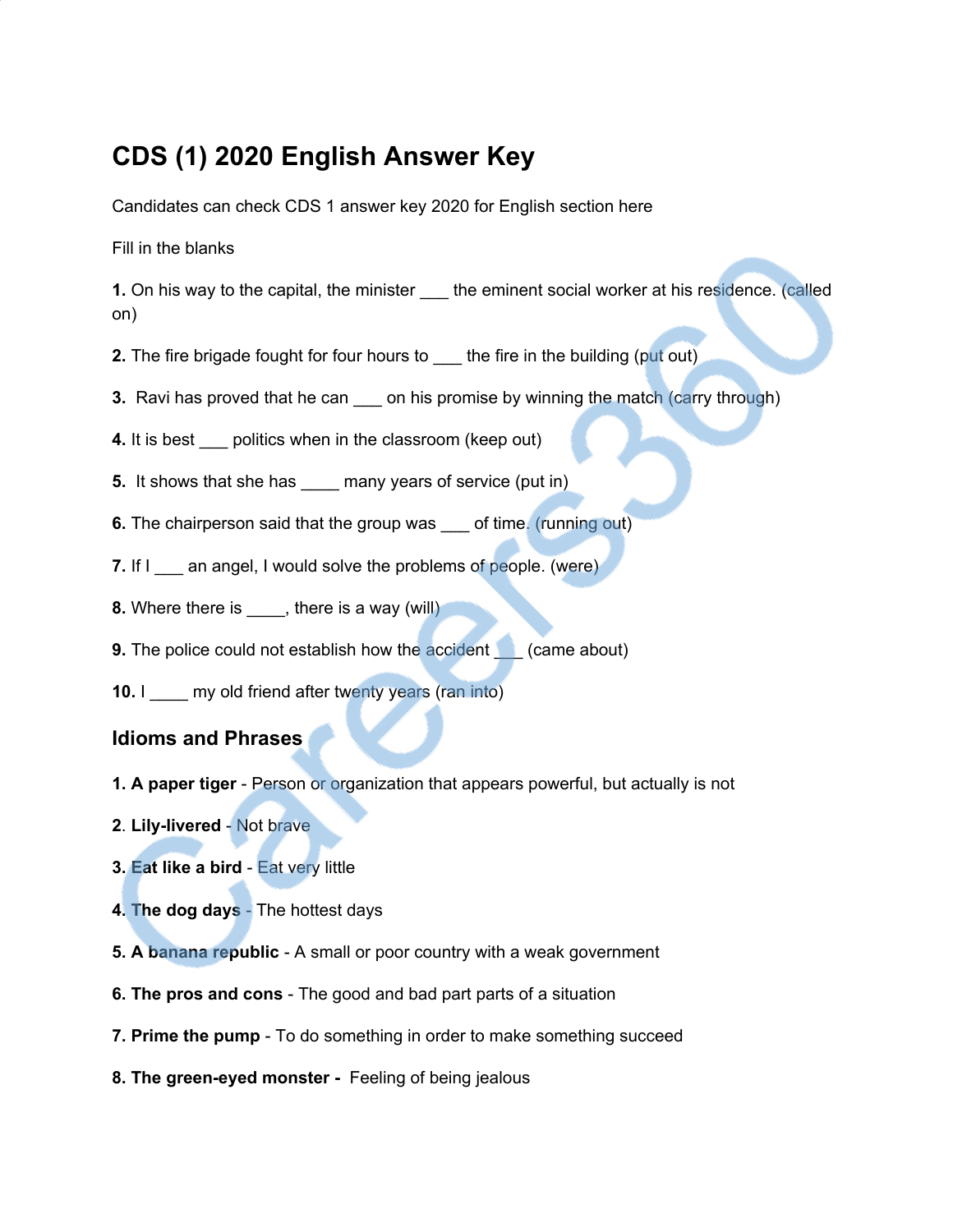- **9. Rise to the occasion** To succeed in dealing with a difficult situation
- **10. Call it a day** Stop doing something

### **Spelling Mistakes (Find correct spelling)**

- **1. Continuum**
- **2. Strategy**
- **3. Commissioner**
- **4. Vacuum**
- **5. Psephology**
- **6. Nephrology**
- **7. Pseudonym**
- **8. Pneumonia**
- **9. Resilient**
- **10. Supplementary**

# **Antonyms**

- **1. Decay Survival**
- **2. Eloquently Confusingly**
- **3. Inertia Activity**
- **4. Philanthropy Nastiness**
- **5. Compassion Indifference**
- **6. Tempestuous Relaxed**
- **7. Wooing Discouraging**
- **8. Bestowed Withdrawn**
- **9. Elated Depressed**